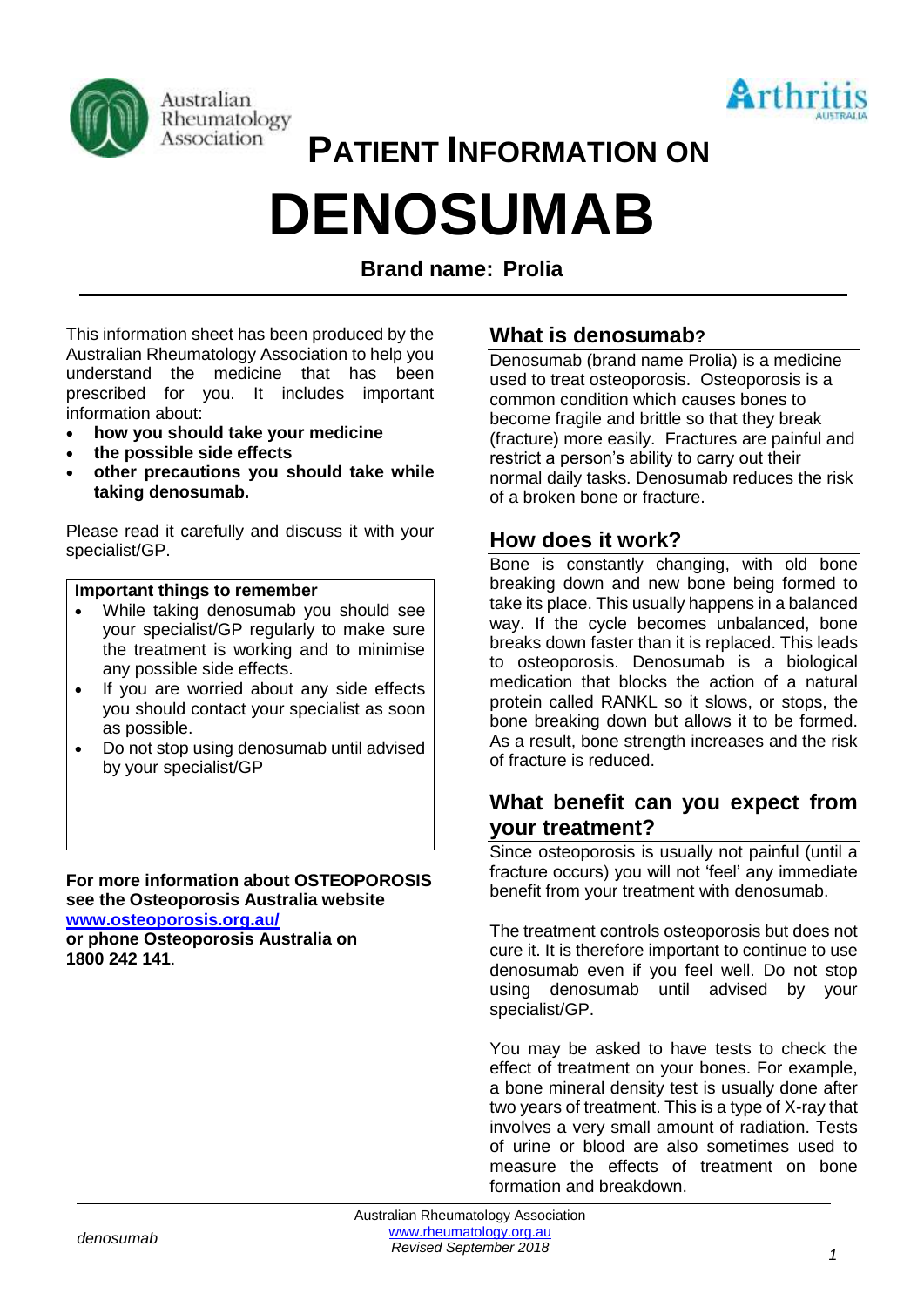## **How is denosumab used**

It is very important that you follow the Denosumab is given as an injection under the skin (subcutaneously). instructions for using denosumab carefully, including the instructions for storage and disposal (see page 3). Ask your specialist/GP or pharmacist to explain anything you do not understand.

#### *How is the injection given?*

Denosumab may be injected into the top of the thigh, the abdomen or the back of the arm. It comes in a single-use pre-filled syringe to make the injection easier.

You or your carer should have proper training before using the injection. If you are not sure ask your specialist/GP, nurse or pharmacist before attempting the injection.

For safety, each pre-filled syringe has an automatic needle guard that is activated to cover the needle after complete delivery of the syringe contents.

#### **The needle guard contains a latex derivative. If you have latex allergy or sensitivity tell your specialist/GP.**

Do not use denosumab if the solution is cloudy or discoloured. There may be some translucent to white particles of protein in the solution; however, the medicine can still be used.

#### *What is the dosage and when should it be given?*

The denosumab dose is 60 milligrams. It is given once every 6 months.

Do not use more or less denosumab, or use it more often than prescribed by your specialist/GP.

#### *Can other medicines be taken with denosumab?*

It is safe to take most other medicines when you are taking denosumab. However, it should *not* be taken with other anti-resorptive osteoporosis medicines (see *Precautions* on page 3).

Your specialist/GP may recommend that you take calcium and vitamin D as additional treatment for osteoporosis. Do not stop taking these medicines unless advised to by your specialist/GP.

## *How long is the treatment continued?*

Your specialist/GP will review your progress each year. Once you have had one fracture your chance of having another one is high, so it is important to keep taking the medicine as long as it is effective and as long as no serious side effects occur.

# **Are there any side effects?**

Most people who take denosumab do not experience side effects. Tell your specialist/GP if you are concerned about possible side effects.

#### *Most common possible side effects*

Most common side effects include:

- *fever and chills*
- *itchy, hot, tender, red* or *dry skin* including dermatitis *or eczema.* This may not be restricted to the injection site and may get better on its own.

#### *Less common or rare possible side effects*

Less common or rare side effects include:

- *infection of skin, joint* or *heart valve*
- *skin ulcers* or *pancreatitis*
- *low blood calcium levels*
- *muscle* and *joint pain*
- *stomach* and *back pain, nausea, vomiting and/or sweating*
- Rarely denosumab may cause an *allergic reaction* with a widespread rash or a feeling of tightness in the chest and difficulty breathing.
- A very rare side effect with denosumab is *osteonecrosis of the jaw (ONJ)*. This presents with jaw pain. It usually occurs after dental work which does not heal properly. There are a few reports in osteoporosis patients. For most patients receiving denosumab injections, the benefits outweigh the potential risk of ONJ because fractures can be associated with significant complications and even death. As a precaution, it is recommended that dental infections should be treated quickly and planned dental work such as extractions performed before starting denosumab treatment.

There are a number of other uncommon side effects and precautions that are described in the leaflet that comes with the medicine. Read this information and call your specialist/GP if you have any problems while using this medicine. Denosumab is a new medicine so its long-term side effects are not yet known.

## **What precautions are necessary?** *Care of your teeth and mouth*